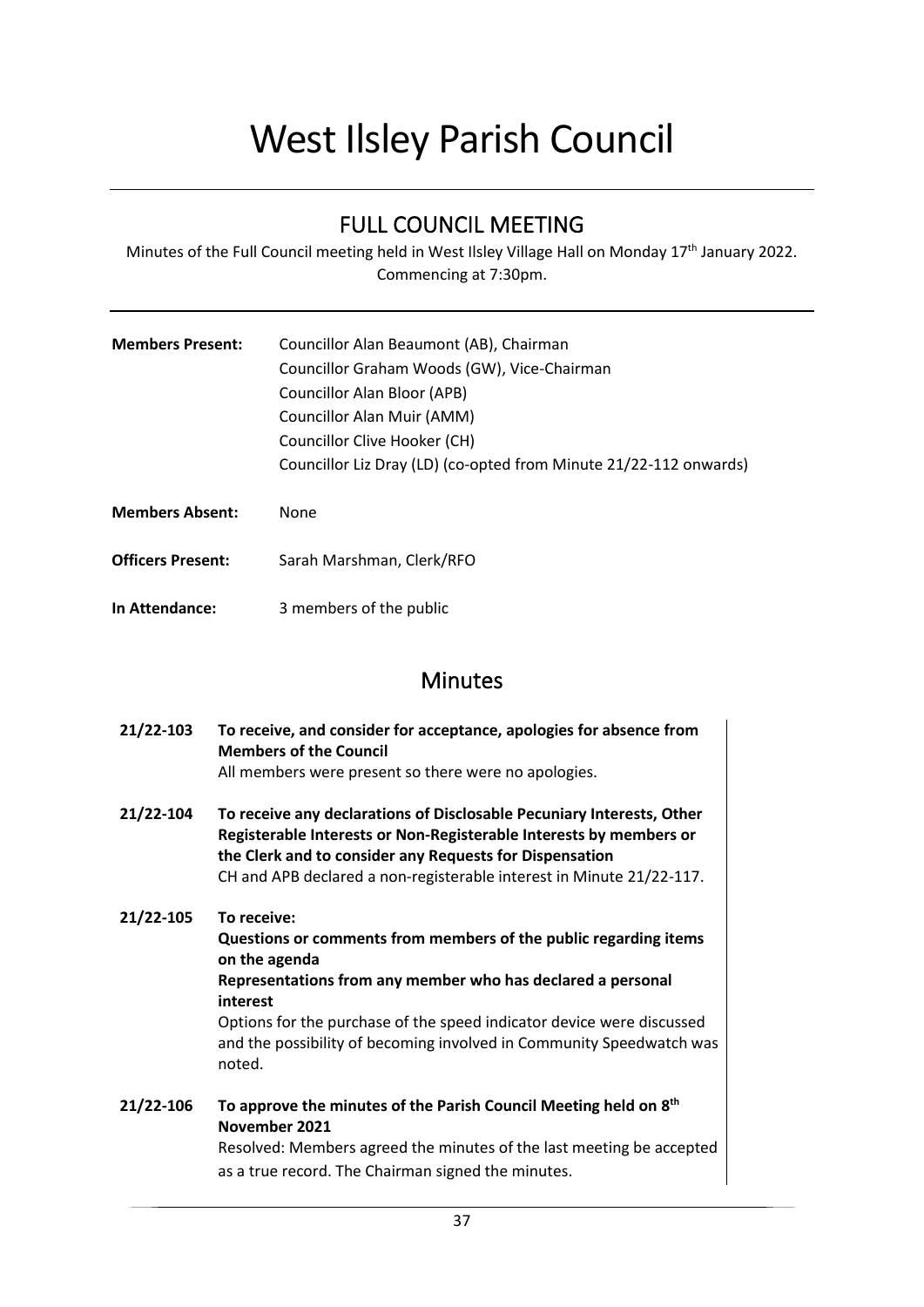#### **21/22-107 To discuss any matters arising from the Minutes of the previous meeting**

Pond – the Clerk had written to Stuart Clarke and Joseph Holmes at West Berkshire Council to thank them for the support and financial assistance in the flood alleviation work.

**21/22-108 To receive a report from the District Councillor** Carolyne Culver has been looking into the possibility of Rowles Paddock becoming a wildflower meadow, but is waiting on officers for more information.

#### **21/22-109 To receive an update on planning application responses and decisions** No planning applications have been responded to since the last meeting.

West Berkshire Council has confirmed the following decisions since the previous meeting:

• 21/02264/HOUSE Hebron Cottage, Road Known As Copperage Road, West Ilsley, RG20 7AL - Replacement of 23 single glazed, mixed style windows with double glazed, timber framed windows. All windows to be of the same style and in keeping with the character of the property and in line with current heat loss standards to satisfy building regulations. Proposed new front door (solid wood with small viewing panel, in wooden frame) to replace existing aged and rotted door. Application approved.

#### **21/22-110 Finance:**

#### **To consider approving the payments listed on the Finance Report and to note the most recent bank reconciliation**

Resolved: To approve the payments listed on the Finance Report in Appendix 1 and to note the bank reconciliation.

#### **To review the Quarterly Budget Report**

The Council reviewed the Quarterly Budget Report.

#### **21/22-111 To ratify the decisions made at online meetings held on the following dates:**

- **1 st July 2021**
- **12th July 2021**

#### • **13th September 2021**

Resolved: To ratify the decisions made at the online meetings held on  $1<sup>st</sup>$  July,  $12<sup>th</sup>$  July and  $13<sup>th</sup>$  September 2021.

#### **21/22-112 To consider co-opting a Councillor to fill one vacancy**

There were two applicants for the vacancy.

Resolved: To co-opt Liz Dray to the council. Liz completed the Declaration of Acceptance of Office and joined the council for the remainder of the meeting.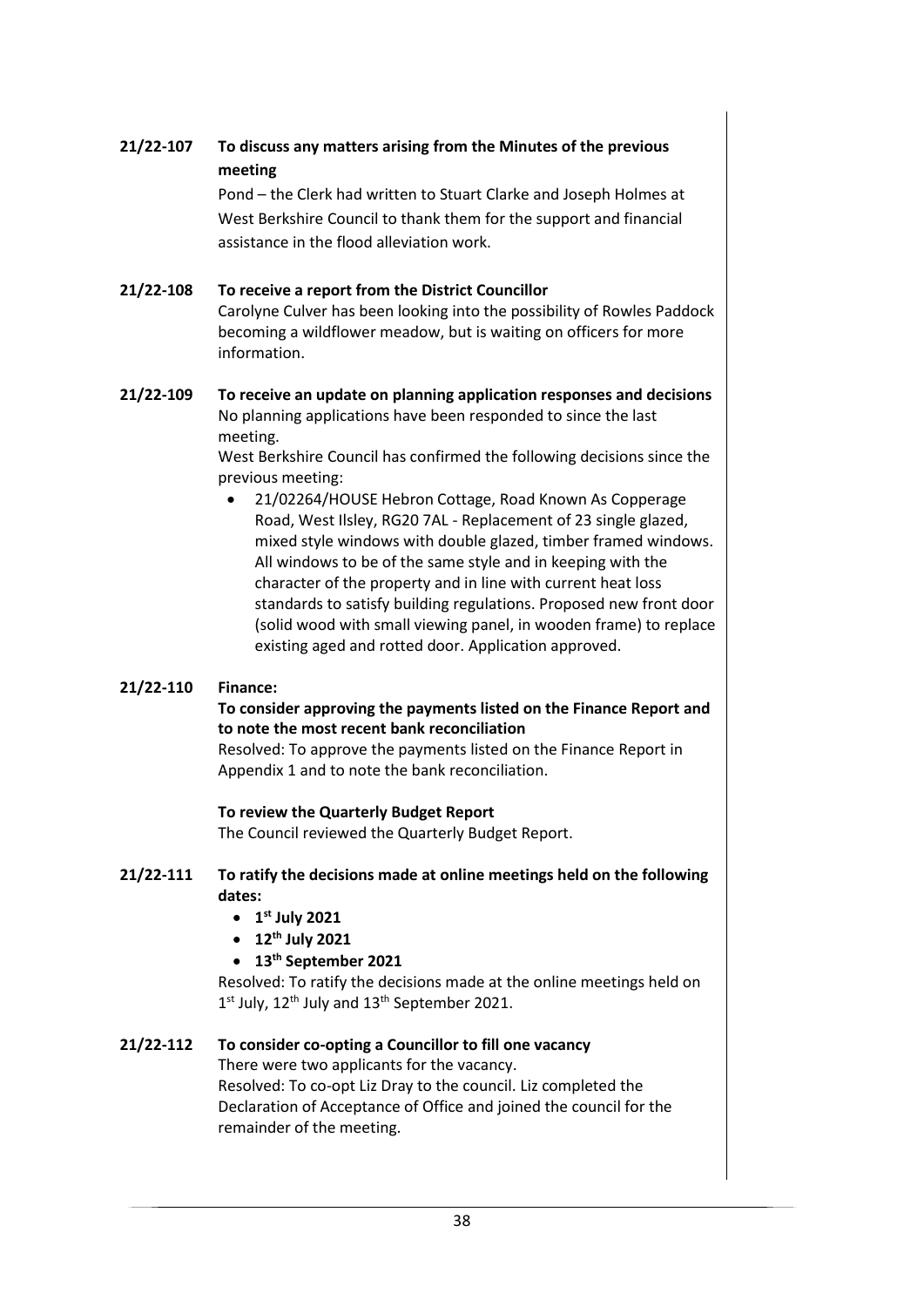| 21/22-113 | To consider purchasing a Speed Indicator Device (SID) and signing a<br>licence agreement with West Berkshire Council for its use<br>Resolved: To sign the licence agreement with West Berkshire Council<br>and to set a total budget of £5,000 with delegated powers to the Proper<br>Officer (Clerk) to confirm the final model to purchase in consultation<br>with the Council. | <b>Action Clerk</b> |
|-----------|-----------------------------------------------------------------------------------------------------------------------------------------------------------------------------------------------------------------------------------------------------------------------------------------------------------------------------------------------------------------------------------|---------------------|
| 21/22-114 | To consider a request for funding from the Compton Scout Hut<br>Resolved: Not to make a contribution to the Compton Scout Hut.                                                                                                                                                                                                                                                    |                     |
| 21/22-115 | To consider the Scope of Audit and the appointment of an Internal<br>Auditor for 2021/22<br>Resolved: To adopt the Scope of Audit and to appoint Heelis & Lodge as<br>internal auditors for 2021/22.                                                                                                                                                                              |                     |
| 21/21-116 | To review the Reserves Policy and consider any amendments required<br>It was noted that once the VAS is purchased, any remaining funds<br>earmarked for this purpose will be returned to general reserves. The<br>Clerk will update the policy when this occurs, no other updates are<br>required at this time.                                                                   | <b>Action Clerk</b> |
| 21/22-117 | To consider a request from the Village Hall for a contribution towards<br>the annual running costs for WiFi<br>Resolved: To make a donation of £300 for the first year. Further<br>donations will be assessed in the budgeting process for future financial<br>years.                                                                                                             |                     |
| 21/22-118 | To consider the Budget and set the Precept for the 2022/23 financial<br>year<br>Resolved: To adopt the budget and to set the precept at £10,700 (no<br>change from the previous year).                                                                                                                                                                                            |                     |
| 21/22-119 | To discuss matters for future consideration or for information<br>The Clerk was requested to write to a local landowner regarding mud<br>on the highway.                                                                                                                                                                                                                          | <b>Action Clerk</b> |
|           | The work on the pond is likely to take place after the spring to allow the<br>soil to dry out and the vehicles be able to drive over the land.                                                                                                                                                                                                                                    |                     |
|           | The Clerk was requested to write to a local resident to thank them for<br>erecting fencing at the rear of the Village Hall.                                                                                                                                                                                                                                                       | <b>Action Clerk</b> |
|           | There being no further business, the meeting was closed at 8:29pm.                                                                                                                                                                                                                                                                                                                |                     |
|           | Date of next Meeting: Monday 14 <sup>th</sup> March 2022 at 7.30pm                                                                                                                                                                                                                                                                                                                |                     |

Signed: Contract Contract Contract Contract Contract Contract Contract Contract Contract Contract Contract Contract Contract Contract Contract Contract Contract Contract Contract Contract Contract Contract Contract Contrac

39